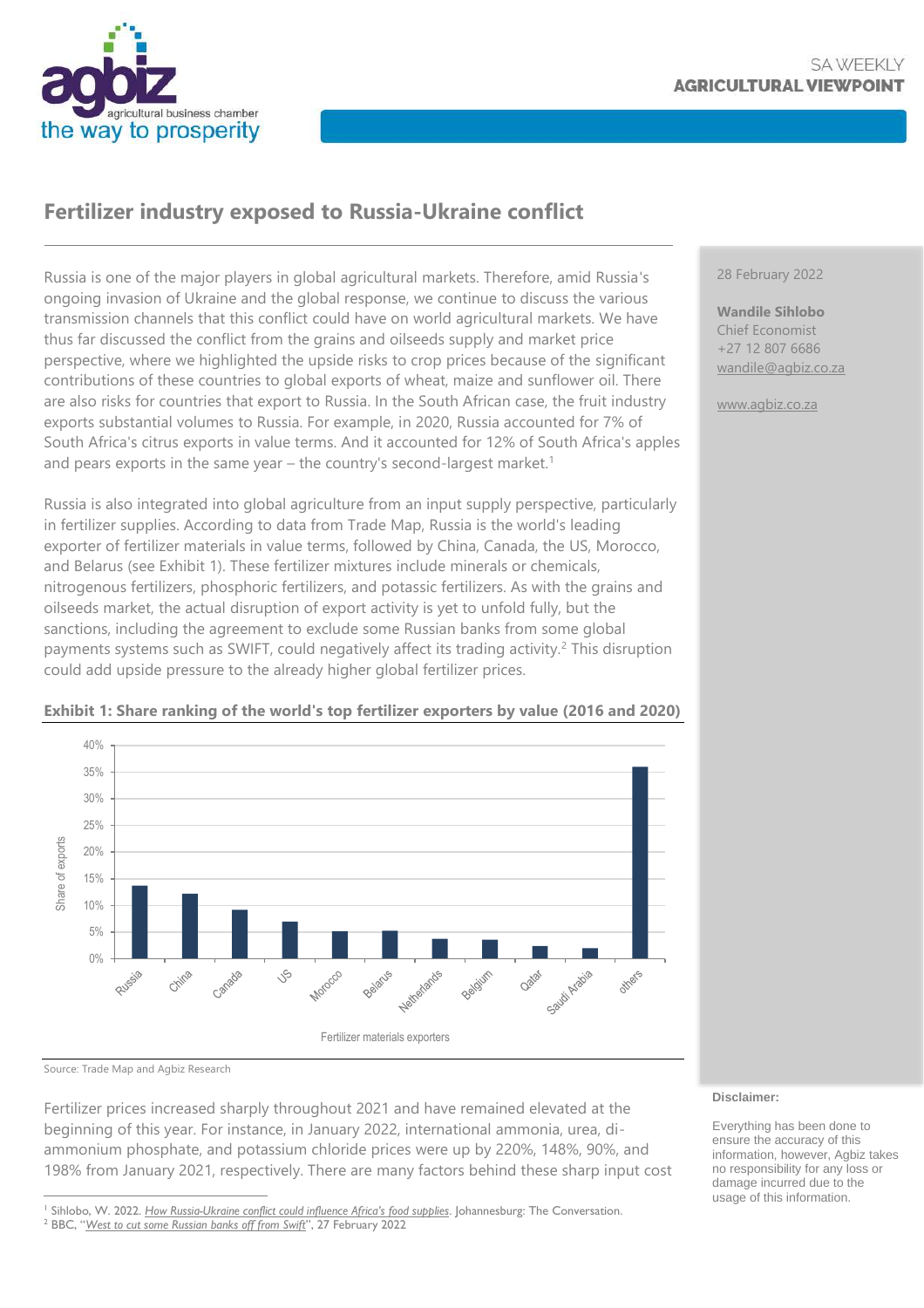increases, such as the supply constraints in critical fertilizer-producing countries, mainly China, India, the US, Russia and Canada. Rising shipping costs, and oil and gas prices are also contributing factors to the price increases, along with firmer global demand from the growing global agriculture.

The Russia-Ukraine conflict will add upside pressure to these already higher fertilizer prices, particularly if Russia's exports suffer as a result of sanctions. The primary markets for Russia's fertilizer material are Brazil, Estonia, China, India, the US, Finland, Mexico, Poland, Romania, and Latvia, amongst others (see Exhibit 2). Still, even countries that have minimal direct fertilizer imports from Russia, such as South Africa, which is the 36th largest fertilizer materials market for Russia, will experience the price pressures from the international market. The US Secretary of Agriculture, Tom Vilsack, has recently expressed similar concerns about the potential price increases, even in an event that the US might be able to produce and meet its domestic fertilizer needs in the near to medium term.<sup>3</sup>





Source: Trade Map and Agbiz Research

Unlike the US, South Africa's domestic fertilizer production capacity is weak, in part, because of the lack of some input minerals. South Africa imports about 80% of its annual fertilizer consumption and is a minor player globally, accounting for 0.5% of total global consumption. Therefore, local prices tend to be influenced by developments in the major producing and consuming countries, such as Russia and the other major fertilizer players mentioned above.

From the domestic usage perspective, much of the fertilizer imported by South Africa is utilized in maize production, accounting for roughly 41% of total fertilizer consumption. The second-largest consumer is sugar cane farming, at 18%. Fertilizer constitutes about 35% of grain farmers' input costs and a substantial share in other agricultural commodities and crops. The summer crop farming areas are already planted with these higher input costs. They will not be procuring fertilizers until around mid-year and into the third quarter of the year when they prepare for the next season (i.e., the 2022/23 production season). Depending on the Russia-Ukraine conflict's timeframe and the extent of the response measures such as

<sup>3</sup> Iowa Capital Dispatch, "*[Vilsack: Fertilizer Prices Are Biggest Worry for Farmers After Russian Invasion](https://www.agriculture.com/news/business/vilsack-fertilizer-prices-are-biggest-worry-for-farmers-after-russian-invasion)*". 25 February 2022.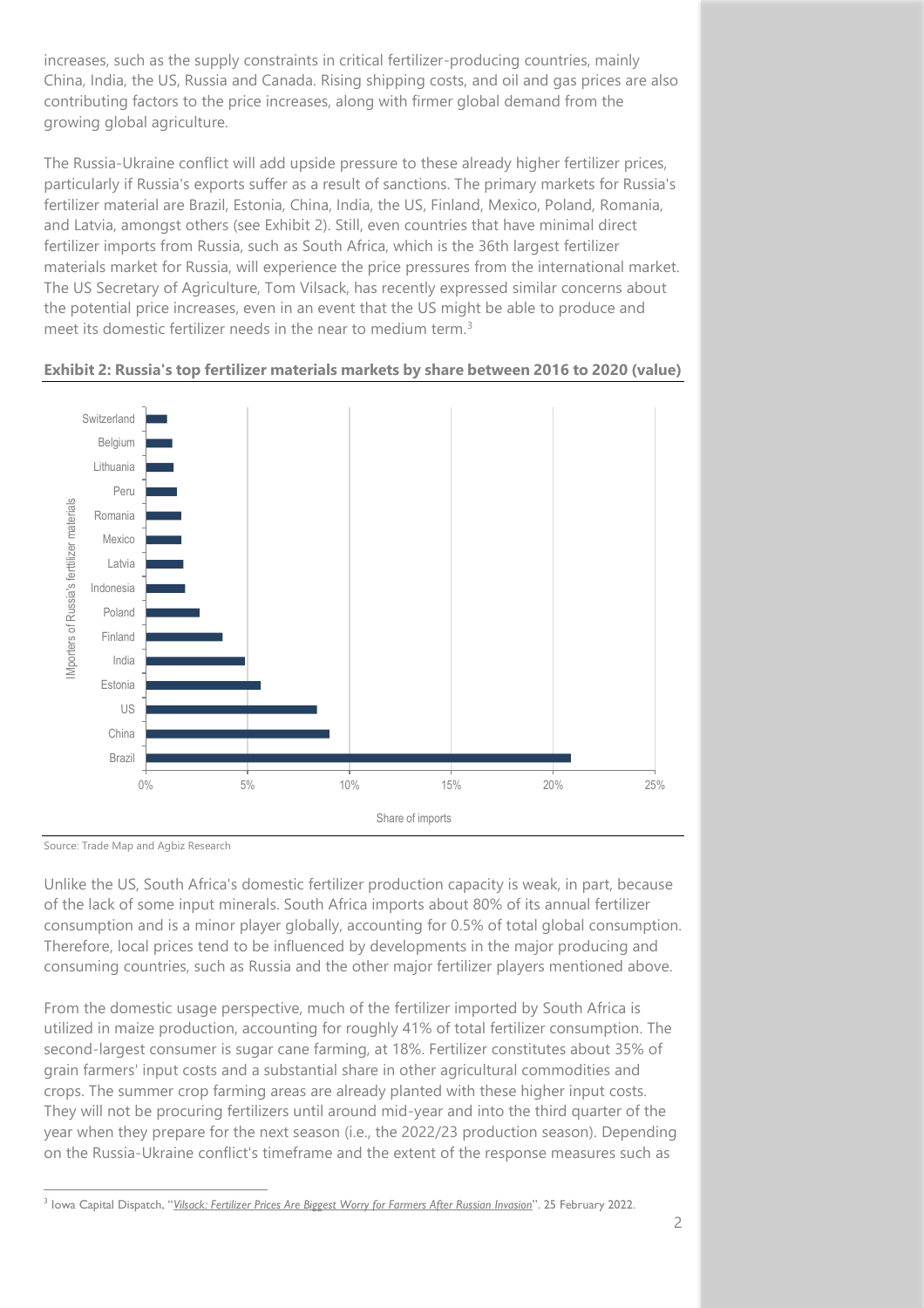sanctions by other countries, fertilizer prices could still be elevated when the next planting season starts.

In the near term, we are most worried about the winter crop producing areas such as wheat, barley, canola and oats, amongst others, that have to start the new planting season at the end of April. The farmers and agribusinesses that have not secured their supplies could be exposed to upside price shocks. The horticulture farmers and agribusinesses could also be affected, to an extent, by the higher input costs in the near term.

A lot remains unknown about the coming weeks and months. Still, the agricultural markets will be affected by these geopolitical events and the South African agribusinesses, and farmers will not be insulated, primarily through the price transmission of a range of commodities and inputs that this note discussed.

# **Weekly highlights**

### **Domestic fuel prices at a record high in March 2022**

This past week, the Central Energy Fund's reported that South Africa's petrol (95 ULP inland) and diesel (0.05% wholesale inland) prices would increase by R1,46 cents per litre (c/l) and R1,44 (c/l), respectively, on 02 March 2022. This adjustment means the retail price of petrol will rise to a record R21,60 per litre from the current level of R20,14 per litre. Simultaneously, the wholesale diesel price will increase to R19,48 per litre from R18,04 in February 2022 (see Exhibit 3). The underpinning driver of the fuel price increase is the rising Brent crude oil price on the back of the current geopolitics and supply constraints that existed before the intensification of the Russia-Ukraine conflict, amongst other factors.

While this fuel price uptick will increase farmers' input costs, it, fortunately, comes at a quiet period in the primary agricultural sector, specifically the summer crop-producing areas where the crops are at reasonably early stages of growth. However, the same cannot be said for agribusinesses; those in the logistics business will experience cost increases. This is a busy period of wheat imports and maize exports. At the same time, there are horticulture exports underway. This is in addition to general movements of agricultural products in various provinces for domestic consumption. In this case, it is worth noting that roughly 81% of maize, 76% of wheat and 69% of soybeans in South Africa are transported by road. On average, 75% of national grains and oilseeds are transported by road and a substantial share of other agricultural products.



#### **Exhibit 3: South Africa's retail petrol and wholesale diesel prices**

Source: Central Energy Fund and Agbiz Research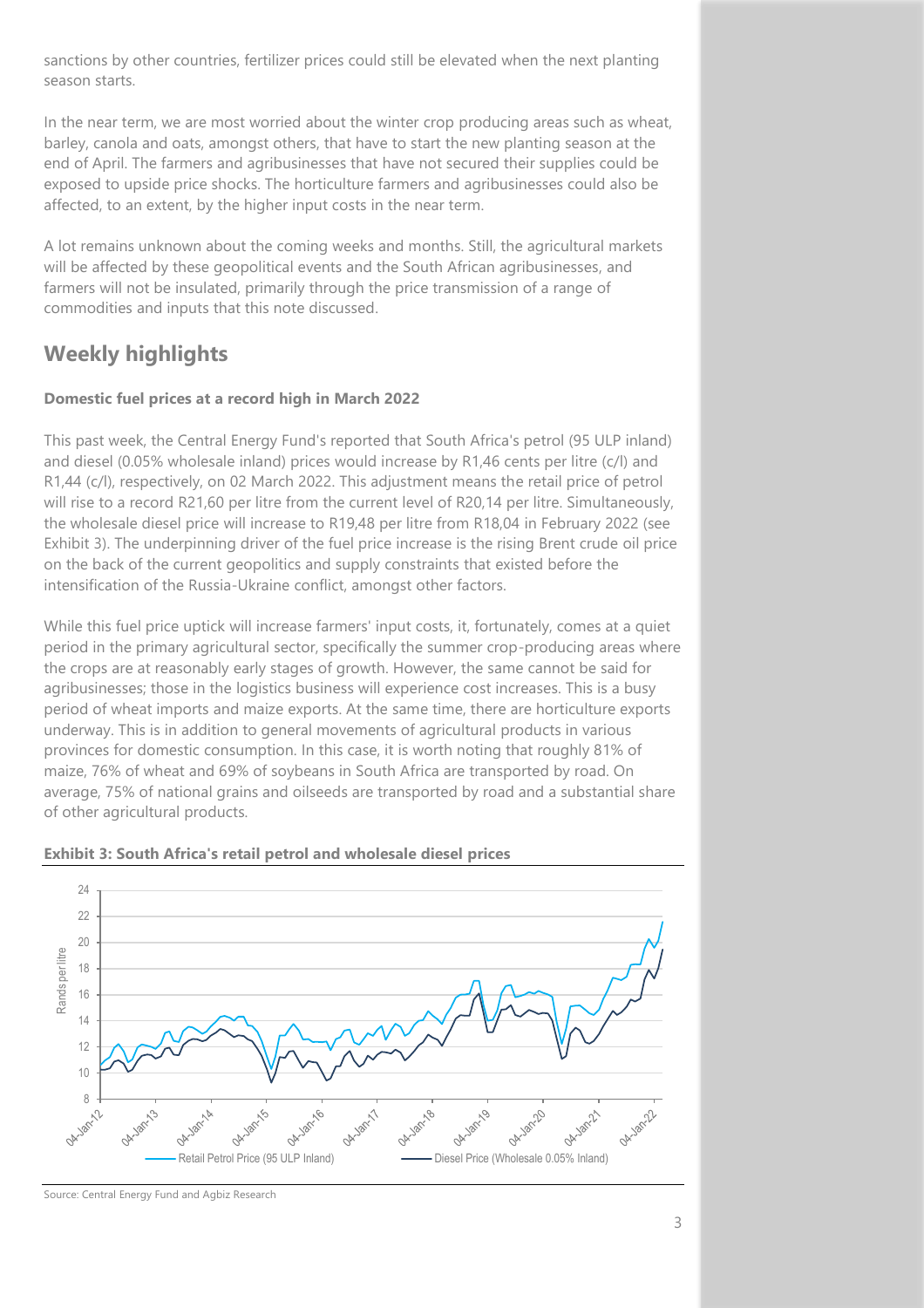## **Data releases this week**

We start this week focusing on the domestic agricultural market; on Monday, the Crop Estimates Committee will release the **revised area and first production forecast** for summer crops. The preliminary planting estimate for the 2021/22 production season is 4,21 million hectares, up by 0,4% from 2020/21. The increase is on sunflower seed (up 21% y/y with 580 000 hectares) and soybeans (up 10% y/y, with 910 000 hectares). For these crops, the estimated area is well above the 10-year average plantings and, in fact, a record area for soybeans.

Area plantings for other crops declined, specifically maize, whose plantings fell by 5% y/y with 2,61 million hectares. Still, this is well above the 10-year average area planting of 2,53 million hectares. Moreover, the groundnuts area is down by 12% y/y, with 34 000 hectares, which is well below the 10-year average of 43 348 hectares. Sorghum and dry beans plantings are down 29% y/y and 10% y/y, with 35 000 hectares and 42 450 hectares planted, well below the 10-year average.

Today's focus will be on the yield estimate, and there is generally a positive view from various farmers we have interacted with that the overall national crop size could be well above the five-year average levels. Notably, the Crop Estimates Committee's first production estimates will still be tentative and subject to revision as our understanding of the yield estimates improves in the coming months.

On Wednesday, SAGIS will release the **Weekly Grain Producer Deliveries** data for 25 February. This data cover summer and winter crops. But our focus is on winter crops that have recently completed the harvest activity. The summer crops' new season is still at its early stages. Thus, we will focus on the summer crop data closer to harvest time in the coming months. In the previous release of the week of 18 February, about 2,13 million tonnes of wheat had already been delivered to commercial silos. This covered the first 21 weeks of the 2021/22 production season and equated 96% of the revised harvest estimate of 2,21 million tonnes.

On Thursday, SAGIS will release the **Weekly Grain Trade** data for the week of 25 February. On 18 February, which was the 42nd week of South Africa's 2021/22 maize marketing year, total maize exports amounted to 2,97 million tonnes, equating to 87% of the seasonal forecast of 3,42 million tonnes (up by 16% y/y). South Africa is a net importer of wheat, and 11 February, was the 20th week of the 2021/22 marketing year. The total imports are now at 495 062 tonnes out of the seasonal import forecast of 1,53 million tonnes (slightly above the 2020/21 marketing year imports of 1,51 million tonnes).

Globally, the USDA releases the **US Weekly Export Sales** data on Thursday.